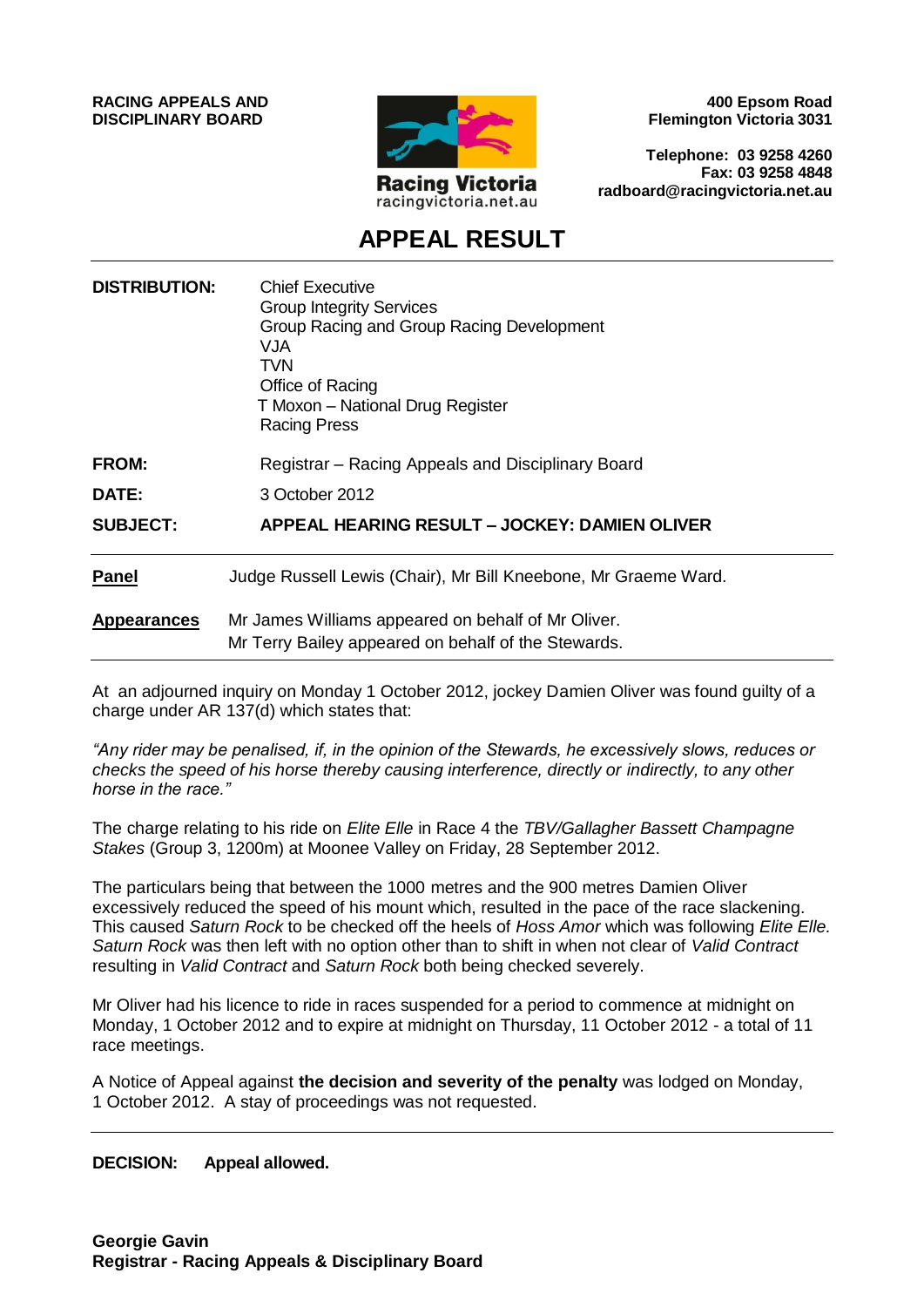# **TRANSCRIPT OF PROCEEDINGS**

# **RACING APPEALS AND DISCIPLINARY BOARD**

\_\_\_\_\_\_\_\_\_\_\_\_\_\_\_\_\_\_\_\_\_\_\_\_\_\_\_\_\_\_\_\_\_\_\_\_\_\_\_\_\_\_\_\_\_\_\_\_\_\_\_\_\_\_\_\_\_\_\_\_\_\_\_

**HIS HONOUR JUDGE R.P.L. LEWIS, Chairman MR W. KNEEBONE MR G. WARD**

#### **EXTRACT OF PROCEEDINGS**

#### **DECISION**

# **IN THE MATTER OF THE TBV/GALLAGHER BASSETT CHAMPAGNE STAKES GROUP 3 OVER 1200 METRES AT MOONEE VALLEY ON 28/9/12**

**JOCKEY: DAMIEN OLIVER**

# **MELBOURNE**

# **WEDNESDAY, 3 OCTOBER 2012**

MR T. BAILEY appeared on behalf of the RVL Stewards

MR J. WILLIAMS appeared on behalf of Mr D. Oliver